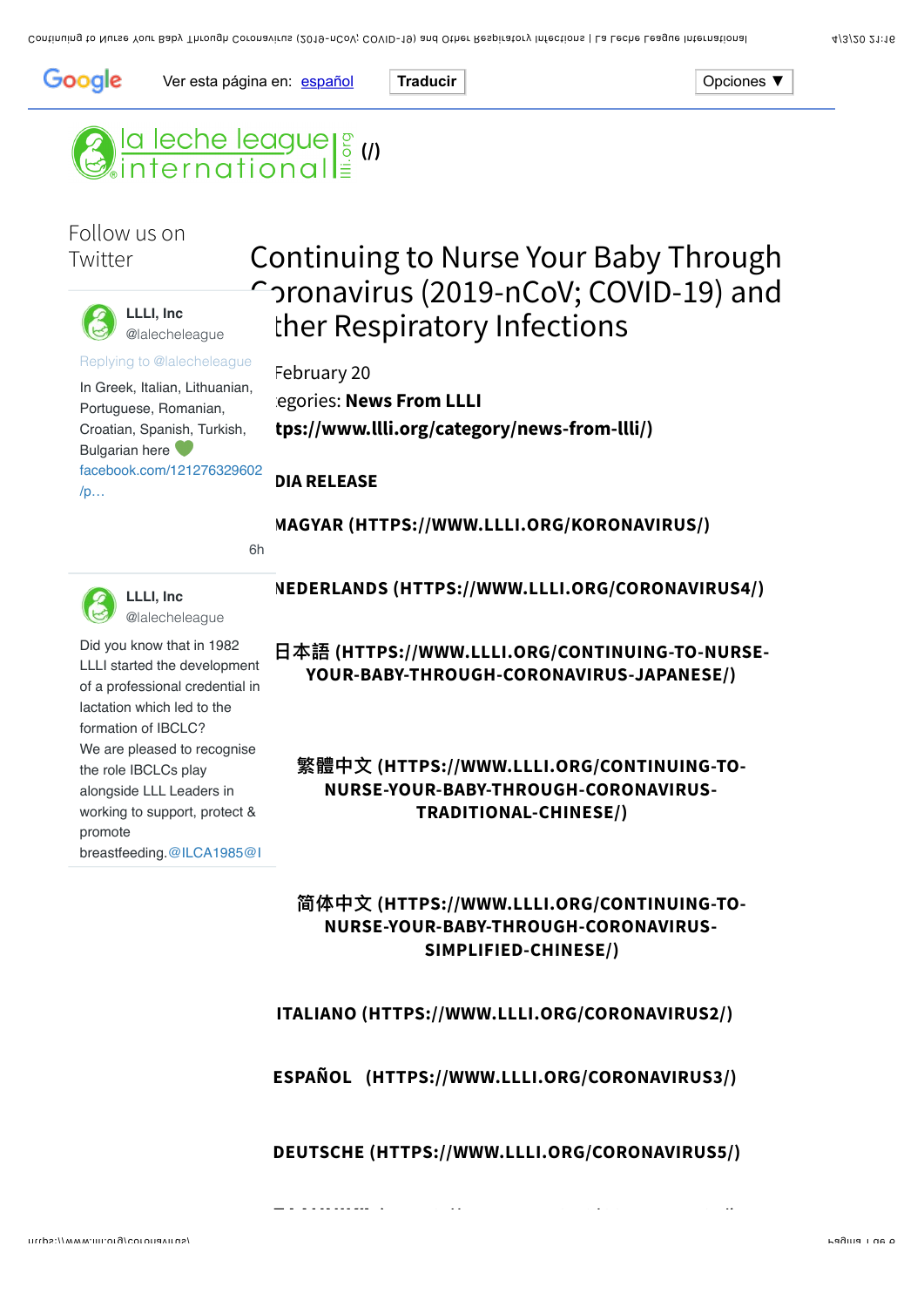#### **ΕΛΛΗΝΙΚΆ [\(HTTPS://WWW.LLLI.ORG/CORNAVIRUS6/\)](https://www.llli.org/cornavirus6/)**

## Contact Information: **[zion@llli.org \(mailto:zion@llli.org\)](mailto:zion@llli.org)** Raleigh, North Carolina, USA

The novel Coronavirus (COVID-19) currently in the news is a rapidly evolving global medical situation with limited information available at this time. La Leche League International (LLLI) respects the efforts of international health and medical organizations and associations to maintain up-to-date information and recommendations as understanding of the virus is developed. LLLI will continue to track the development of the current global health crisis.

With over 60 years of breastfeeding experience, La Leche League International stands firm in encouraging all families to recognize the importance of breastfeeding in providing immunological protections to the breastfed child. Most often, babies who are being nursed remain healthy even when their parents or other family members fall ill with an infectious illness. There is a growing body of research showing babies benefit from multiple and diverse immunologic proteins, including antibodies, provided in human milk, particularly through direct breastfeeding.

Those who become infected shortly before giving birth and then begin breastfeeding, and those who become infected while breastfeeding, will produce specific secretory IgA antibodies and many other critical immune factors in their milk to protect their nursing infants and enhance their infants' own immune responses. At this time, these immunologic factors will aid their infants' bodies to respond more effectively to exposure and infection. Following good hygiene practices will also help reduce transfer of the virus.

If someone who is breastfeeding becomes ill, it is important not to interrupt direct breastfeeding. The baby has already been exposed to the virus by the mother and/or family and will benefit most from continued direct breastfeeding.

Disruption of breastfeeding may lead to several issues:

- significant emotional trauma for the nursing baby or toddler,
- a drop in milk supply due to the need to express milk,
- later breast refusal by the infant due to the introduction of bottles,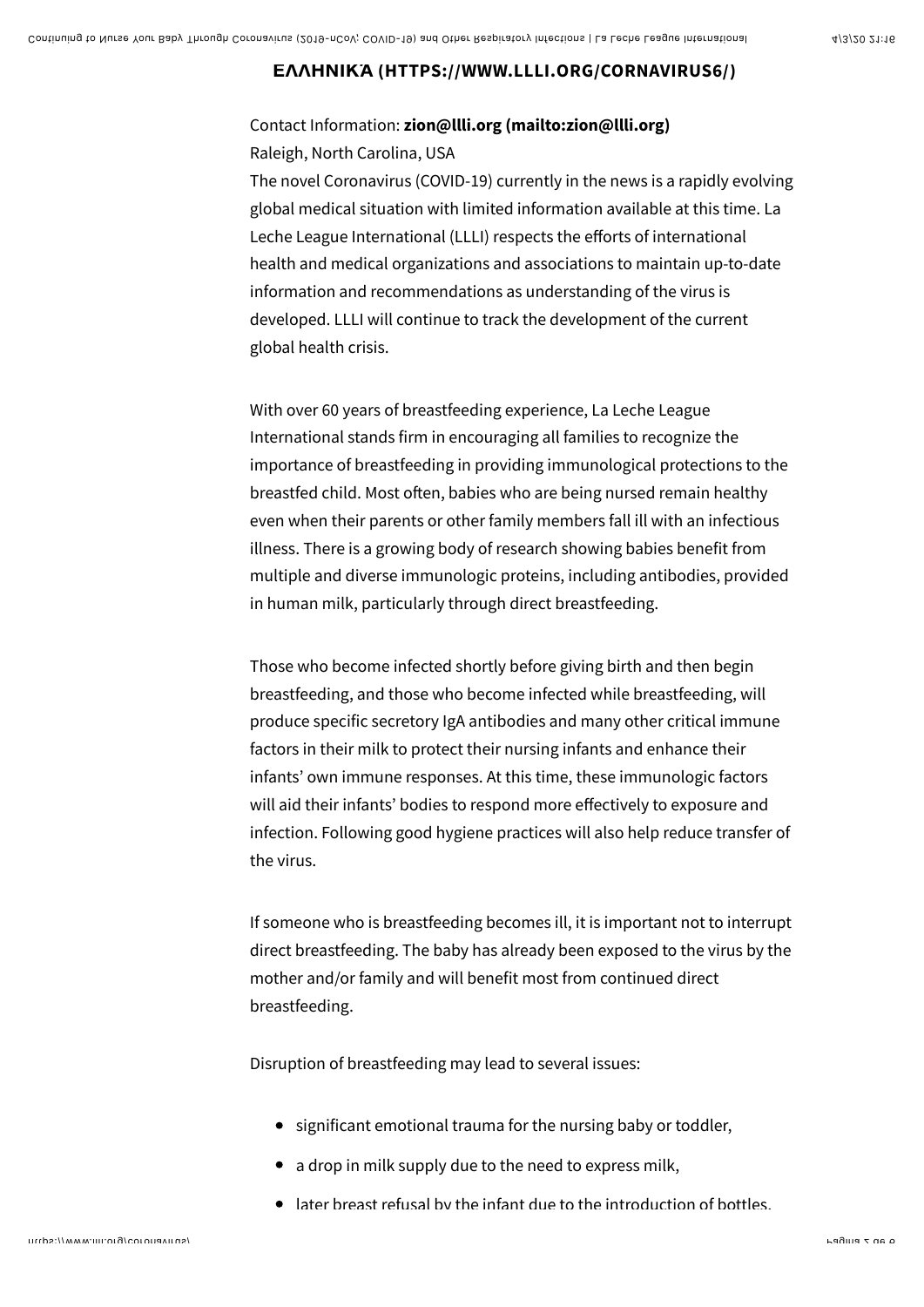a decrease in protective immune factors due to lack of direct breastfeeding and expressed milk not matching the infant's needs at a particular time, and

later breast refusal by the infant due to the introduction of bottles,

an increased risk of the infant becoming ill due to lack of immune support from direct breastfeeding.

The last point is of critical importance: when any member of the family has been exposed, the infant has been exposed. Hence, any interruption of breastfeeding may actually increase the infant's risk of becoming ill and even of becoming severely ill.

Anyone who believes they may have COVID-19 (also known as novel coronavirus; 2019-nCoV; SARS-CoV-2) is encouraged to follow good hygiene practices, such as thoroughly washing their hands and wearing a protective mask to prevent spread of the virus. If someone becomes ill enough to require hospitalization, the baby should be allowed to continue breastfeeding if at all possible, keeping in mind the above list of possible results from any separation or disruption of breastfeeding. In an extreme circumstance, if an interruption of breastfeeding is deemed medically necessary, **[hand expressing \(https://www.llli.org/breastfeeding](https://www.llli.org/breastfeeding-info/hand-expressing/)info/hand-expressing/)** or **pumping**

**[\(https://www.llli.org/breastfeeding-info/pumping-milk/\)](https://www.llli.org/breastfeeding-info/pumping-milk/)** the milk is encouraged. In such cases, the expressed milk, which contains multiple immune factors, may be fed to the baby to help prevent the baby from getting the infection or to help reduce the severity and duration of an infection if the baby does get sick.

The World Health Organization (WHO) offers guidance and other information on coronavirus in multiple languages on the WHO website. UNICEF also provides information for breastfeeding through COVID-19

infection. Links are included in the references below. All of the information above also applies to families at risk of or experiencing influenza and other respiratory viruses.

#### **REFERENCES**

Centers for Disease Control and Prevention (CDC; 28 January 2020). About 2019 Novel Coronavirus (2019 – nCoV). Accessed 29 January 2020 and 12 February 2020 from **[https://www.cdc.gov/coronavirus/2019-](https://www.cdc.gov/coronavirus/2019-ncov/about/index.html)**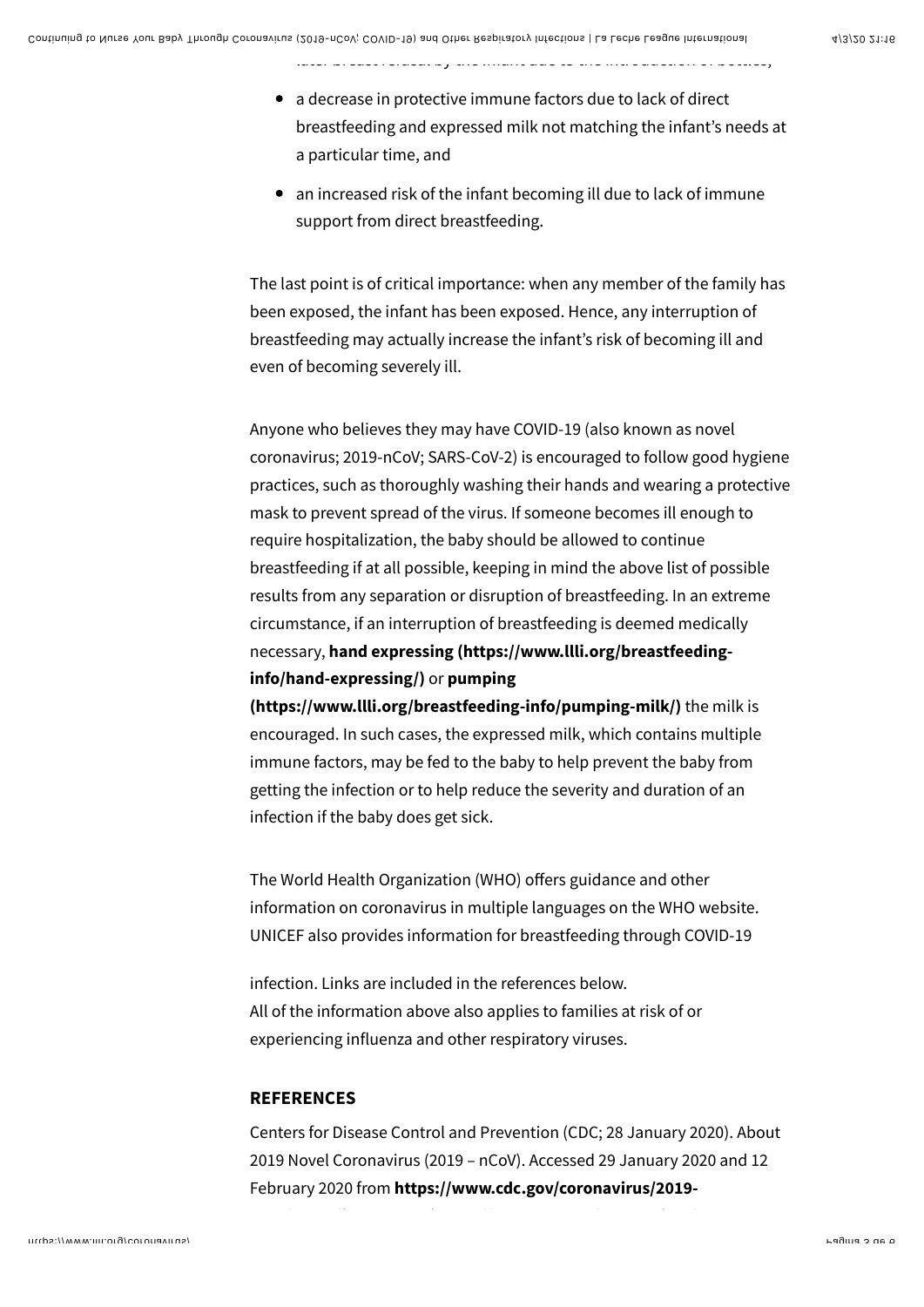**[ncov/about/index.html \(https://www.cdc.gov/coronavirus/2019](https://www.cdc.gov/coronavirus/2019-ncov/about/index.html) ncov/about/index.html)**

Centers for Disease Control and Prevention (CDC; 17 February 2020). Frequently Asked Questions and Answers: Coronavirus Disease 2019 (COVID-19) and Pregnancy. Accessed 18 February 2020 from **https://www.cdc.gov/coronavirus/2019-ncov/specific[groups/pregnancy-faq.html \(https://www.cdc.gov/coronavirus/2019](https://www.cdc.gov/coronavirus/2019-ncov/specific-groups/pregnancy-faq.html) ncov/specific-groups/pregnancy-faq.html)**

Centers for Disease Control and Prevention (CDC; 15 February 2020). Coronavirus Disease 2019 (COVID-19): Frequently Asked Questions and Answers. Accessed 19 February 2020 from **https://www.cdc.gov/coronavirus/2019-ncov/faq.html [\(https://www.cdc.gov/coronavirus/2019-ncov/faq.html\)](https://www.cdc.gov/coronavirus/2019-ncov/faq.html)**

Chen H, Guo J, Wang C, et al. Clinical characteristics and intrauterine vertical transmission potential of COVID-19 infection in nine pregnant women: a retrospective review of medical records. Lancet 2020; published online Feb 12 2020 at **https://doi.org/10.1016/S0140-6736(20)30360-3 [\(https://doi.org/10.1016/S0140-6736\(20\)30360-3\)](https://doi.org/10.1016/S0140-6736(20)30360-3)**

China National Health Commission. Transcript of Press Conference on Feb 7, 2020 in Chinese. Available at http://www.nhc.gov.cn/xcs/s3574/202002/5bc099fc9144445297e8776838e57 (http://www.nhc.gov.cn/xcs/s3574/202002/5bc099fc9144445297e8776838e57

Lam, C.M., Wong, S.F., Leung, T.N., Chow, K.M., Yu, W.C., Wong, T.Y., Lai, S.T. and Ho, L.C. (2004), A case‐controlled study comparing clinical course and outcomes of pregnant and non‐pregnant women with severe acute respiratory syndrome. BJOG: An International Journal of Obstetrics & Gynaecology, 111: 771-774.

Scientific American (12 February 2020). Disease Caused by the Novel Coronavirus Officially Has a Name: COVID-19. Accessed 12 February 2020 from **https://www.scientificamerican.com/article/disease-caused-bythe-novel-coronavirus-o!icially-has-a-name-covid-19/ [\(https://www.scientificamerican.com/article/disease-caused-by-the-](https://www.scientificamerican.com/article/disease-caused-by-the-novel-coronavirus-officially-has-a-name-covid-19/)**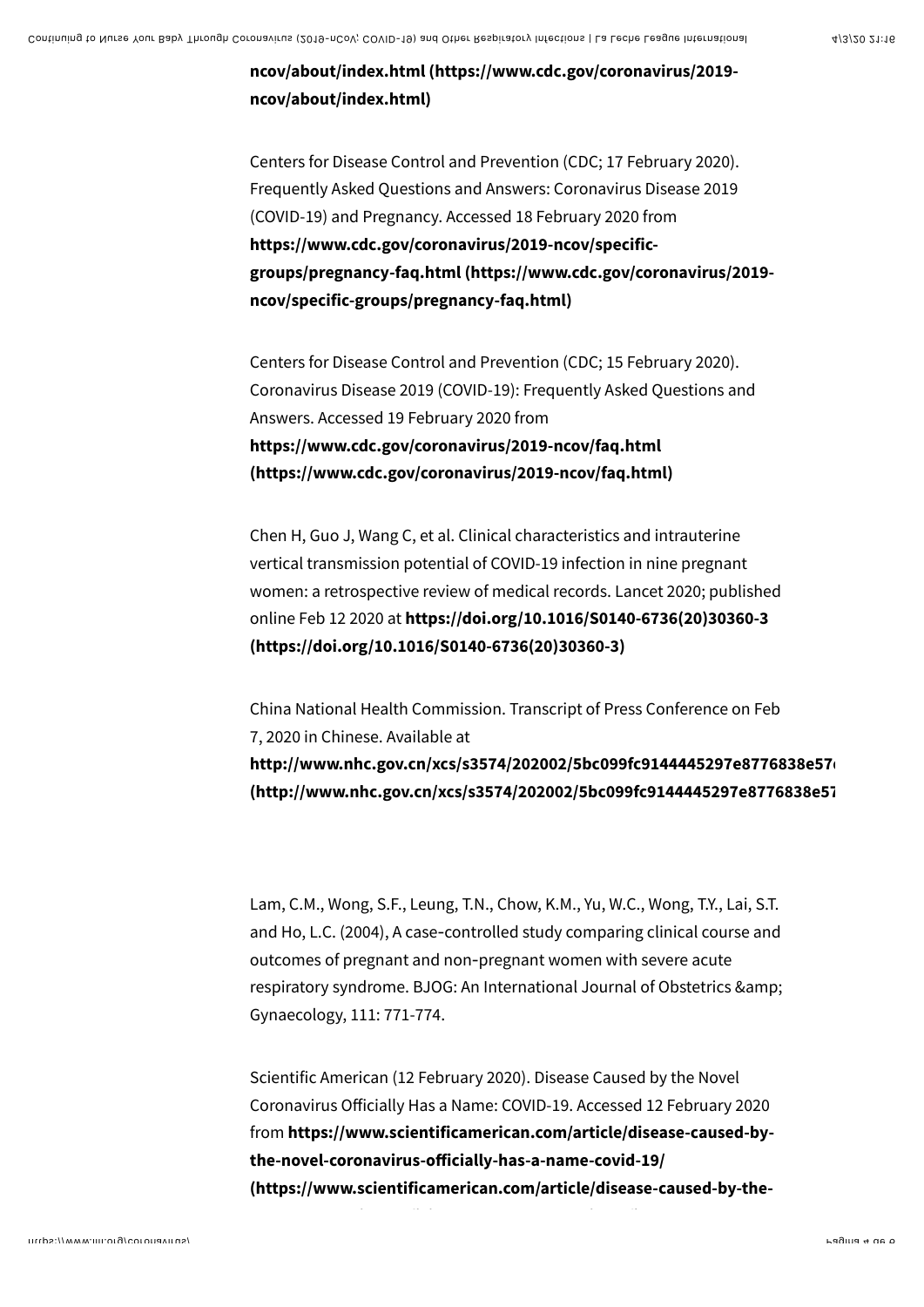#### **novel-coronavirus-o![icially-has-a-name-covid-19/\)](https://www.scientificamerican.com/article/disease-caused-by-the-novel-coronavirus-officially-has-a-name-covid-19/)**

Shek CC, Ng PC, Fung GP, et al. Infants born to mothers with severe acute respiratory syndrome. Pediatrics 2003; 112: e254.

UNICEF (February 2020). Coronavirus disease (COVID-19): What parents should know. Accessed 18 February 2020 from **[https://www.unicef.org/stories/novel-coronavirus-outbreak-what](https://www.unicef.org/stories/novel-coronavirus-outbreak-what-parents-should-know)parents-should-know (https://www.unicef.org/stories/novelcoronavirus-outbreak-what-parents-should-know)**

Wong SF, Chow KM, Leung TN, et al. Pregnancy and perinatal outcomes of women with severe acute respiratory syndrome. Am J Obstet Gynecol 2004; 191: 292–97.

World Health Organization (WHO; 20 January 2020). Home care for patients with suspected novel coronavirus (nCoV) infection presenting with mild symptoms and management of contacts: Interim guidance 20 January 2020. Accessed 29 January 2020 from **https://www.who.int/publicationsdetail/home-care-for-patients-with-suspected-novel-coronavirus- [\(ncov\)-infection-presenting-with-mild-symptoms-and-management-of](https://www.who.int/publications-detail/home-care-for-patients-with-suspected-novel-coronavirus-(ncov)-infection-presenting-with-mild-symptoms-and-management-of-contacts)contacts (https://www.who.int/publications-detail/home-care-forpatients-with-suspected-novel-coronavirus-(ncov)-infectionpresenting-with-mild-symptoms-and-management-of-contacts)**

World Health Organization (WHO, 2020). Novel coronavirus (2019-nCoV). Accessed 12 February 2020 from **https://www.who.int/emergencies/diseases/novel-coronavirus-2019 [\(https://www.who.int/emergencies/diseases/novel-coronavirus-2019\)](https://www.who.int/emergencies/diseases/novel-coronavirus-2019)**

Zhu H, Wang L, Fang C, et al. Clinical analysis of 10 neonates born to mothers with 2019-nCoV pneumonia. Transl Pediatr 2020; published online Feb 10 2020. DOI:10.21037/tp.2020.02.06.